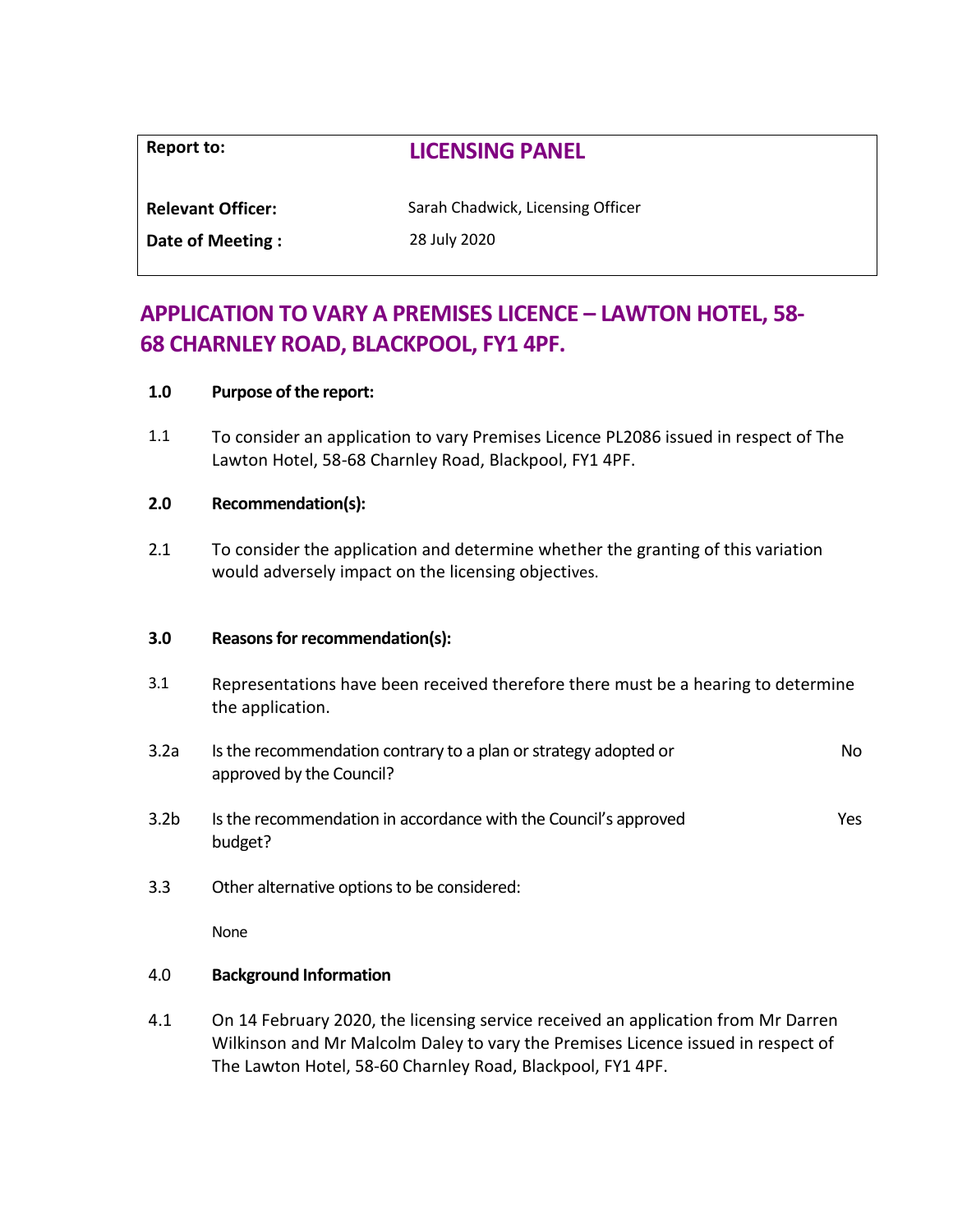- 4.2 The licence currently authorises the following activities:
	- Live music (indoors) Sunday-Thursday 11.00 to 01.00, Friday-Saturday 11.00 to 02.00
	- Recorded music (indoors) Sunday-Thursday 11.00 to 01.00, Friday-Saturday 11.00 to 02.00
	- Late night refreshment (indoors) Sunday-Thursday 23.00 to 01.00, Friday-Saturday 23.00 to 02.00
	- Sale of alcohol (for consumption on the premises) Sunday-Thursday 11.00 to 01.00, Friday-Saturday 11.00 to 02.00.

The sale of alcohol is restricted to residents of the hotel and their bona fide guests or persons attending prearranged functions. Residents may purchase alcohol at any time, though they are only able to do so after the end of the hours stated above on production of their room card.

A copy of the current licence with all the existing conditions is attached as at Appendix 4(b) to this report.

4.3 The application requests permission to bring forward the start time for the supply of alcohol to non-residents to 07.00, with the condition that between the hours of 07.00 – 09.00 this is limited to those eating breakfast. The terminal hour is requested to be extended to 01.30 Sunday to Thursday evenings and to 02.30 Friday & Saturday evenings. The supply of alcohol for residents is to continue without restriction.

Late night refreshment is requested to be extended to 01.30 on the evenings of Sunday to Thursday and to 02.30 on Friday and Saturday evenings.

The hours the premises will be open to the public are proposed to be 07.00 to 02.00 Sunday to Thursday and 07.00 to 03.00 Friday to Saturday.

The applicant requests the removal and amendment of a number of conditions, including the removal of the condition which limits the sale of alcohol to nonresidents to those attending a function, and the addition of new conditions.

A copy of the application is attached at Appendix 4(a).

4.4 Representations have been received from 10 members of the public. Copies of the representations are attached.

No representations were received from any of the Responsible Authorities.

4.5 **Local policy considerations** None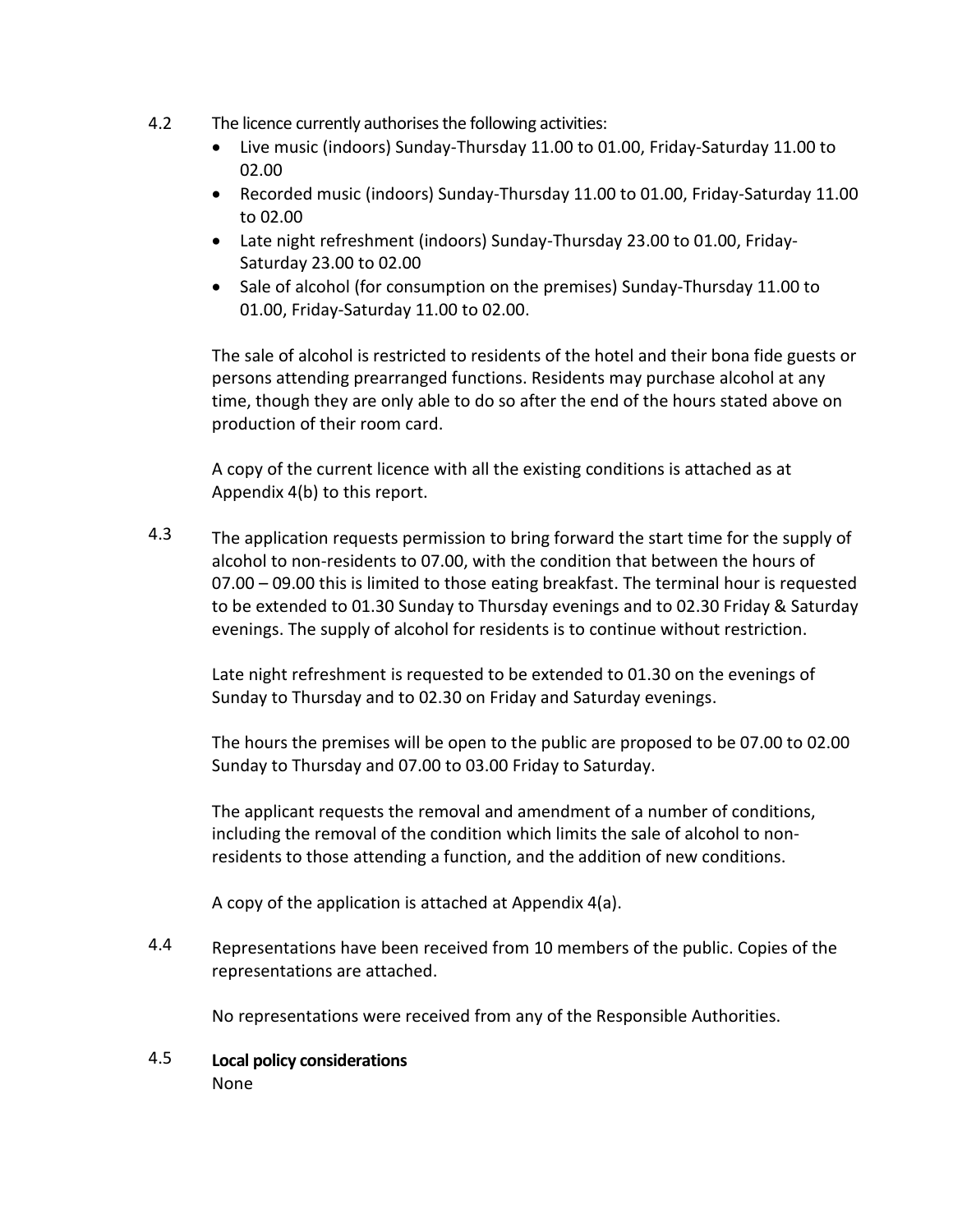#### **4.6 National policy considerations**

9.37 - Licensing authorities should seek to focus the hearing on the steps considered appropriate to promote the particular licensing objective or objectives that have given rise to the specific representation(s) and avoid straying into undisputed areas.

9.43 – The authority's decision should be evidence-based, justified as being appropriate for the promotion of the licensing objectives and proportionate to what it is intended to achieve.

#### **4.7 Observations**

In addition to the mandatory conditions, there are a further 34 conditions (in annex 2) on the current Premises Licence for the Lawton Hotel. A copy of the current licence showing the conditions is attached as an appendix.

# 4.8 Does the information submitted include any exempt information? No

# 4.9 **List of Appendices:**

Appendix 4(a) - Application Appendix 4(b) - Copy of current Premises Licence for the Lawton Hotel – PL2086 Appendix 4 (c) - Representation from K Kodgkinson Appendix 4 (d) - Representation from P Wain Appendix 4 (e) - Representation from K Stephenson Appendix 4 (f) - Representation from M Hoyle Appendix 4 (g) - Representation from S Mitchell Appendix 4 (h) - Representation from S Laird Appendix 4 (i) - Representation from C Howell Appendix 4 (j) - Representation from E Foster Appendix 4 (k) - Representation from A Raynor Appendix 4 (l) - Representation from R Stonehouse

# **5.0 Legal considerations:**

5.1 Please see local and national policy in the background information.

# **6.0 Human Resources considerations:**

6.1 None